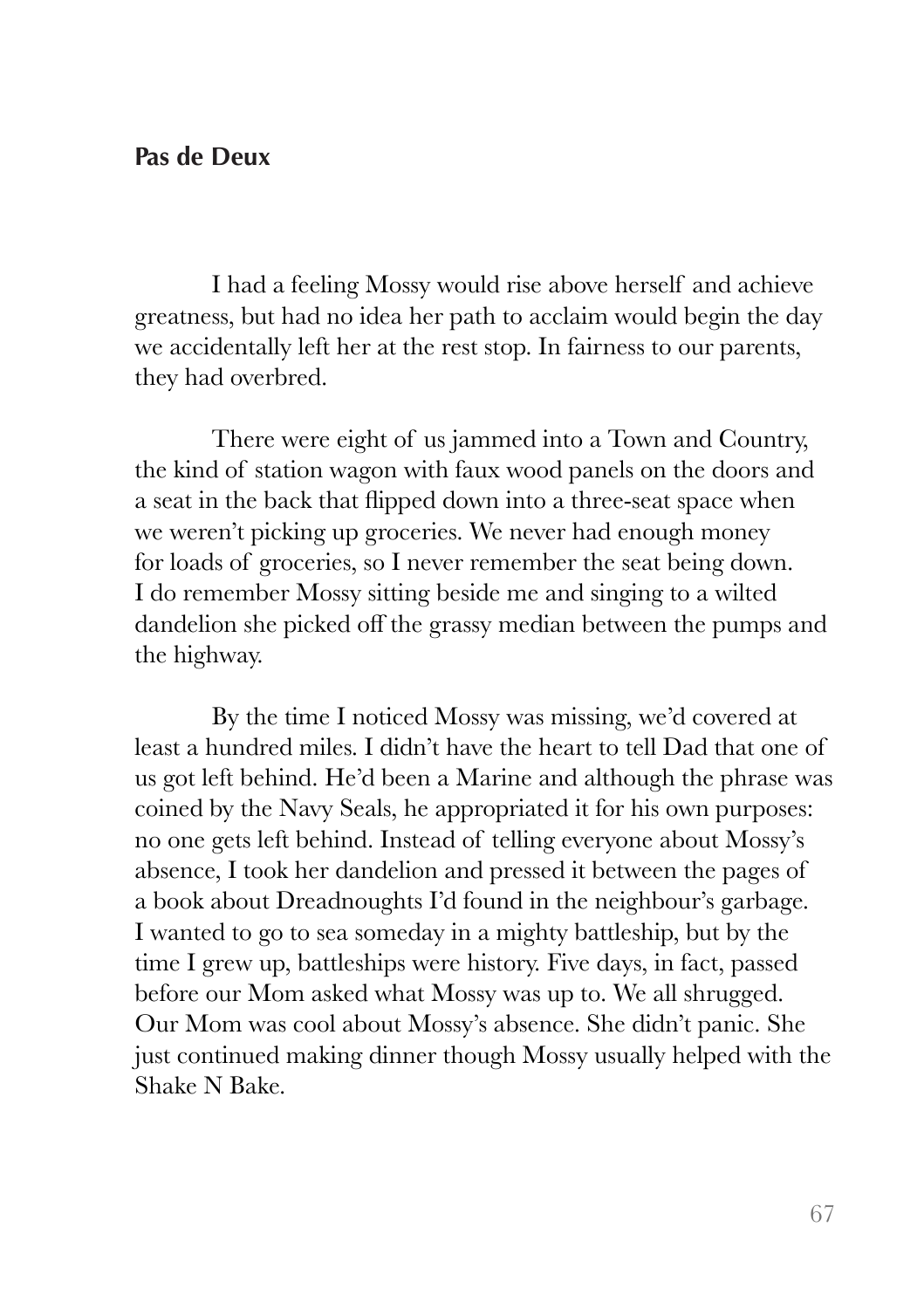Over dinner Dad said they ought to do something. What if Mossy had been abducted by pedophiles, although he didn't use that word in front of us. He used the word "strangers." Then he went back to eating. Nine mouths saves money. Mossy would have been one mouth more. I often lay awake at night and worried about Mossy, but I kept having the strange feeling she was okay, that she was still alive, and people, maybe a kind couple, were raising her as their own and giving her the love and attention she would never have found in our brood.

My suspicions were correct. A kind couple did, in fact, find her. They lived in the city. They had connections to a ballet school. What I considered to be underfed and malnourished, the ballet school decided were the perfect proportions for a budding prima. And though I wouldn't know Mossy's true story until years later when she appeared in the *Time* magazine I was reading while waiting for dental work—the bad mouth was a gift from my early years—I felt as if Mossy was narrating my thoughts about her. I could hear her voice. I would open my relic of childhood, the book about huge grey battlewagons, and stare at the brown withered stem and the curled, slightly yellow flower Mossy had left behind.

"Dear Bernard," she would always begin, as if my thoughts about her were letters I was receiving and she was the pen pal I always wanted but never wrote to, "I am having a wonderful time. The Gellers who found me at the gas station after you and the family drove away have been very kind. In fact, they have showered me with attention, gifts, and the education in the arts I always dreamed of having when I stared for hours at the flowers I'd pick.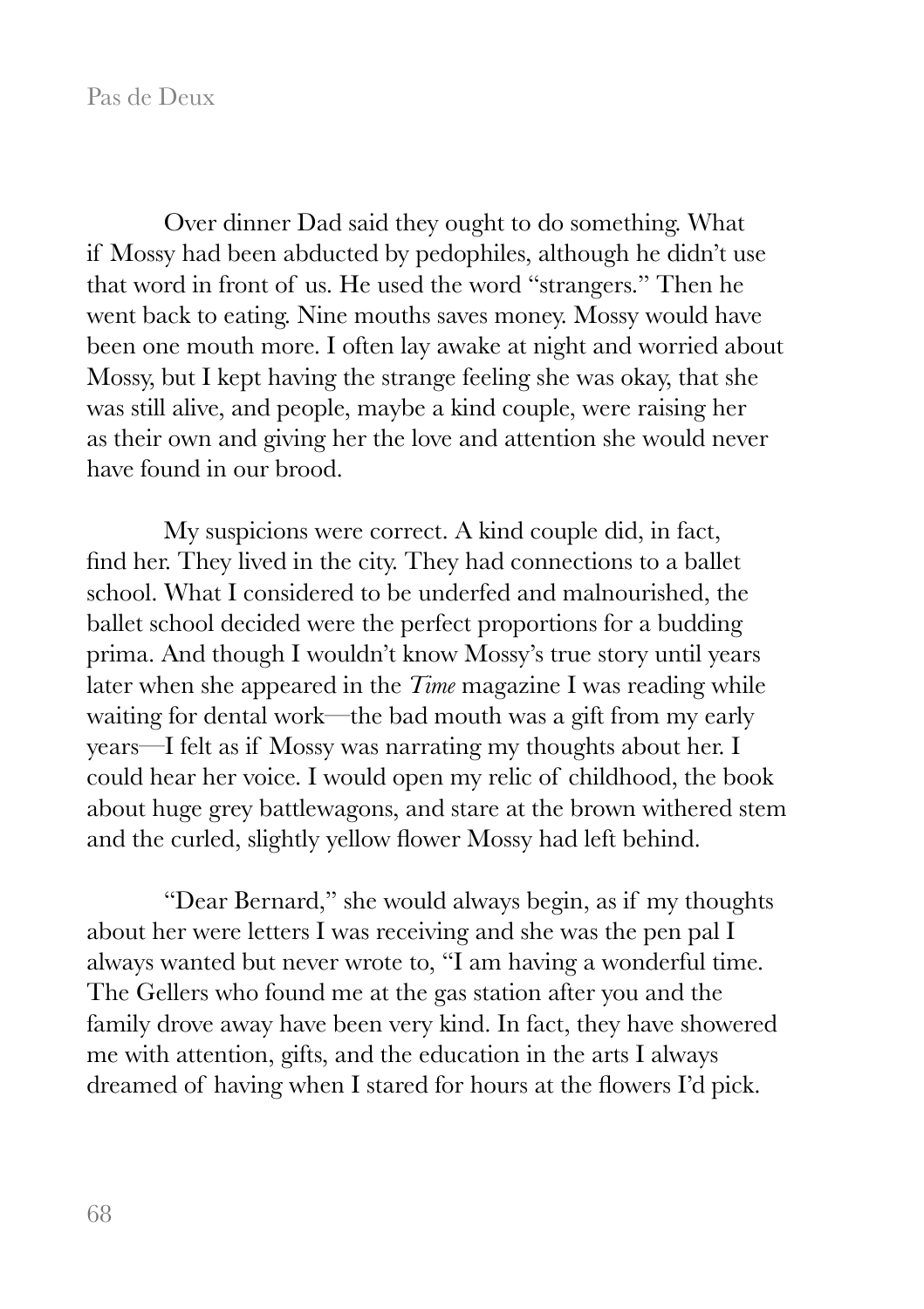The petals of those flowers reminded me of tutus, and I knew I never wanted to return to my old life the first time I heard Tchaikovsky's *The Nutcracker* where, in the final act, the flowers come out and dance and leap in the air. I read later that the Waltz of the Flowers in a local radio broadcast interrupted the count-down of the test site for the Manhattan Project. The first mushroom cloud bloomed to the sound of flora leaping across the stage. I am fine. Think of me again, soon, your sister, Mossy."

A few nights later when I thought of her again, beginning my thoughts with "Dear Mossy, I'm sorry we screwed up but I am glad you are well," I found I didn't have anything to say to her. What could I say? Yep, we drove away. Yep, I noticed you were gone but I didn't want to get in trouble, so I simply let Dad keep driving. Yep, I bet you were petrified. Petrified is too weak a word. Crazed with horrible pangs of abandonment? And I imagine Mrs. Geller, she of the kind face and perfect couture mauve silk summer Channel suit like something Jacquie Kennedy might have worn, walking up to you, bending over and saying 'Don't cry little girl. Tell me what is wrong.'

The way I see it Mrs. Geller is as much to blame as me or Mom and Dad or our six siblings. The woman could have done something. She could have alerted the Highway Patrol or the State Police, and an all-points-bulletin would have blared from trooper radios up and down the eastern seaboard, and if they figured out where we were, if you'd done as you were told and memorized the town our farm was near, then maybe justice, the big J justice, would have been served, but the small J justice of a little girl's life would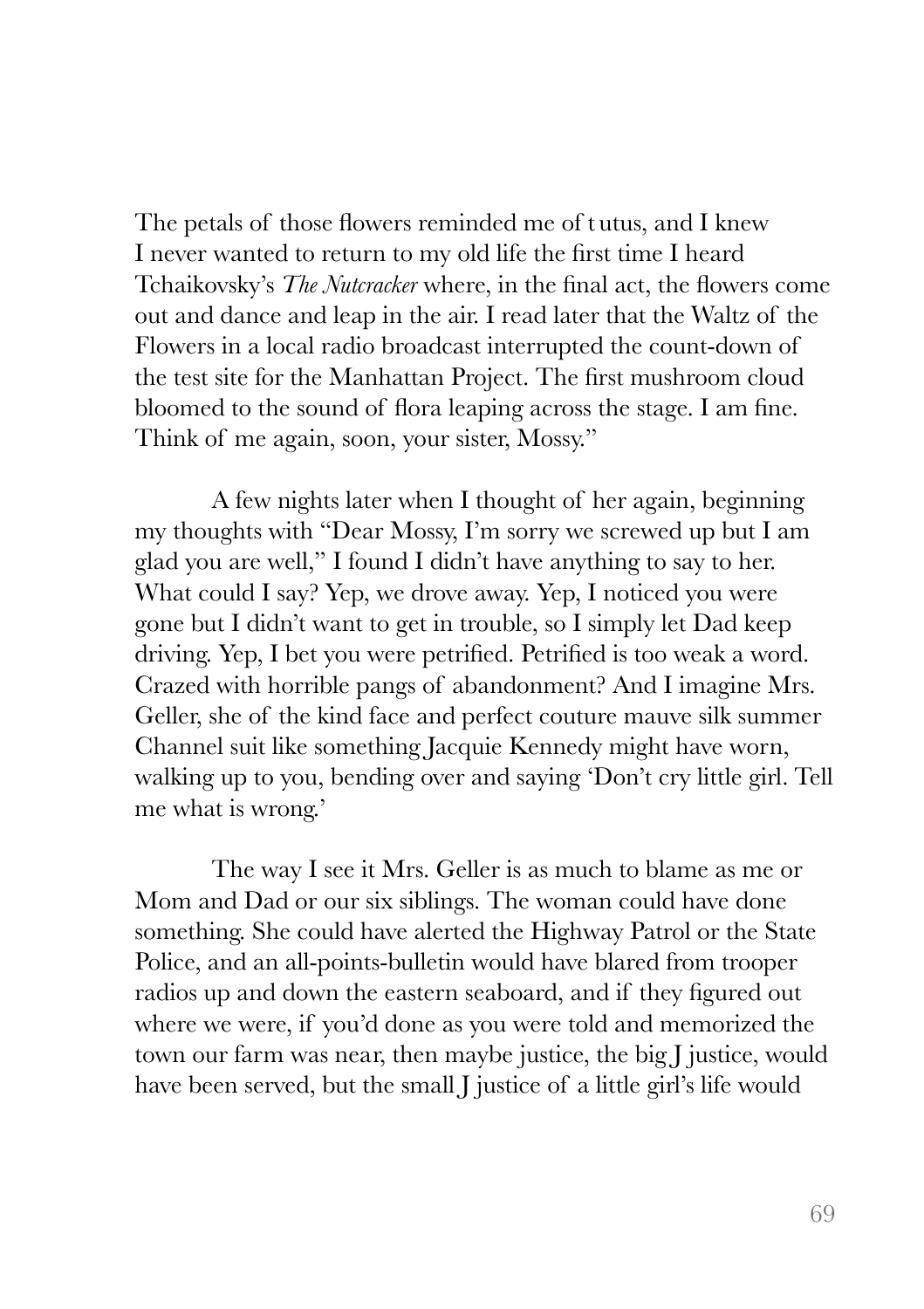have simply tottered along until you befell a fate worse than death, the fate of dying of unrealized potential. But Mrs. Geller had one thing going for her everyone else didn't: she wanted you. I stopped the letter in my mind. I couldn't sign it. I pictured the piece of paper and crumpled it up and tossed it in my imaginary waste paper basket.

Mossy must have known I was thinking about her because her voice appeared in my head like those disembodied voices that introduce old movies but abruptly disappear. "Dear Bernard: You shouldn't waste a lot of time thinking about me. I'm fine. I don't expend a lot of time or energy thinking about you or the other kids—Flo, Gare, Zane, Gimpsie, Cranleigh, or Melton. I hope you won't take this the wrong way, but they mean absolutely nothing to me now. I am now officially Mossinda Geller, the junior female dancer of the Eastern City Ballet. I danced the part of Marie, though in some productions I am her doll, Clara, and in other productions I am the eleven-year-old girl Clara. Clara Stahlbaum. I am conveniently eleven, very slender, very light on my feet. Madam Karznikova has advised me to stay off pointe. Every now and then she picks up my leg, usually my right, draws her finger along the calf muscles and says 'You have all the makings of a prima, my dear. Build those legs. Stay off pointe. *Pliés* to your heart's content. *Tendu* so you feel like a willow in the wind. The more *Rond du Jambe*  the better. But stay off pointe until you are seventeen'. Most people suggest pointe far earlier but those dancers end their careers far earlier. Does any of this matter to you? Am I boring you? Such things may not be, nor may never be, part of your world. Best for now, your sister, Mossy."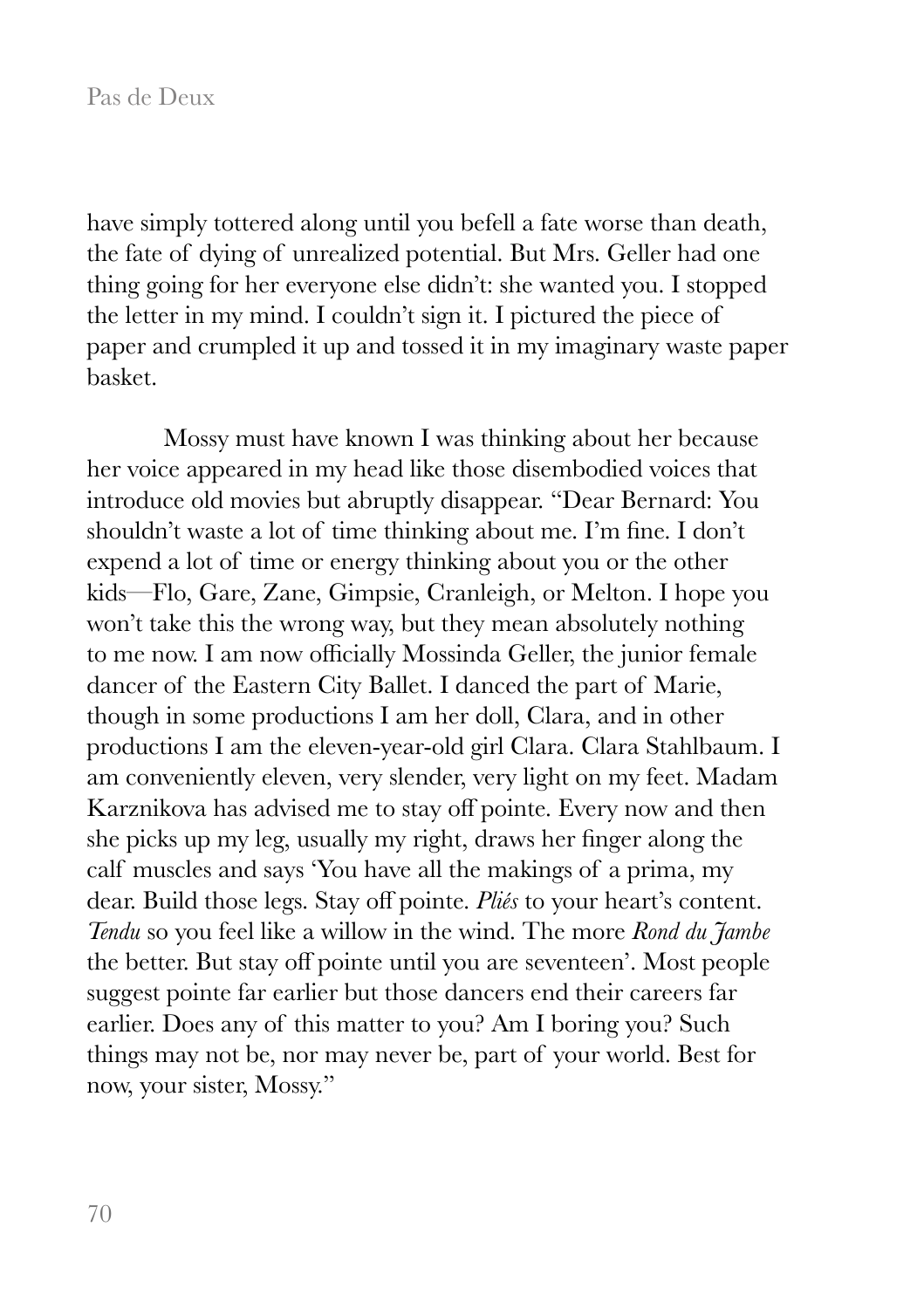I imagined being glad Mossy was getting good advice. I had no idea what she was talking about, but by then, Dad never got out of his chair. Mom stayed up in the bedroom all day and smoked, which eventually burned the house down taking with it Gimpsie and Melton. Cranleigh ran away from home. 'One less mouth to feed,' Dad muttered as he burned the Shake N Bake. I was old enough to walk to town and get a library card, so without anyone noticing, after I had discretely checked out the book, I would slip a volume on ballet under my shirt and read it in the barn. No one went into the barn except Flo who had a home business on the side on Friday nights and weekends. If Flo found my book she never let on. She had other things to do.

When no one was looking, I would practice the various poses, the bends, the stretches. I learned the art and the benefits of standing up straight, and I figured that even if I amounted to nothing else I could always get work as a posture coach. One night as I was trying to write to Mossy in my head, I got the strangest idea that I should walk into town, withdraw all I had secretly saved in my meager bank account, and hop the next bus to the city. I mean, why not? I wasn't going anywhere standing still.

When I arrived, I tore a leaf out of the Yellow Pages in the bus station. I'd seen that late one night in an old movie and figured everyone tore a page from a telephone directory. A woman saw me and yelled that I was vandalizing public property. I wasn't vandalizing it. I was putting the information printed on the page to good use. The page contained a list of dance academies. There was one, Gerald Graham's School of Dance that was only a few blocks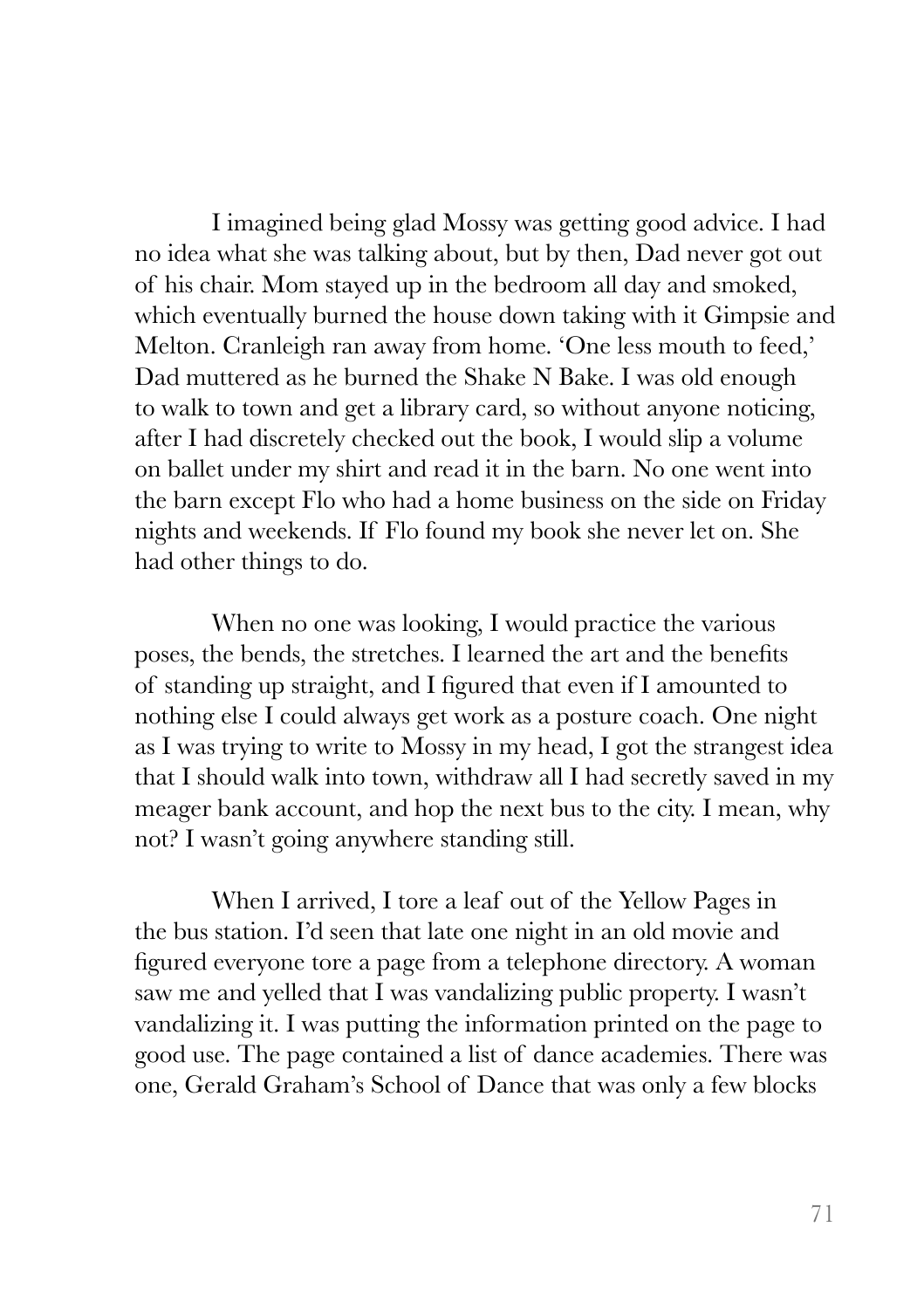away. His sign had dropped the Gerald portion to make passersby think the academy had something to do with Marth Graham for whom Aaron Copland composed "Appalachian Spring."

"Dear Mossy: This will probably never reach you, but I have a secret to tell you. I used to stay up all night and listen to a classical music station through the static of the old Bakelite radio Gramps used to use in the kitchen, and I learned a helluva lot about symphonies and dance suites and chamber music, quintets, and quartets. I didn't dare let Gare hear me. He'd gone kind of rough. He beat up a kid at school for reading poetry. When I was about fourteen I concluded that Gare was going to rob a bank or kill someone someday and as the overachiever in the family he did both. By the time I left home, he had left home, and I didn't expect to see him again.

Mr. Graham agreed to interview me for his academy. He moved about the parquet floor like a tissue caught in a windstorm. He was okay. 'Yes,' he said, 'you have raw talent but it is very raw and I see something in you beyond what I see in the raw,' so with that he gave me a room atop the building, a broom of my very own, and told me that after I cleaned I should dance with the broom. Brooms aren't bad as partners, but they tend to stay in one place.

After five months of constant practice and continual cleaning, the Graham Academy presented its annual recital. Most of the dancers were little kids. The company was lacking in mature bodies, especially men, though Mr. Graham often auditioned lithe males he met on his nightly strolls through the city when he said it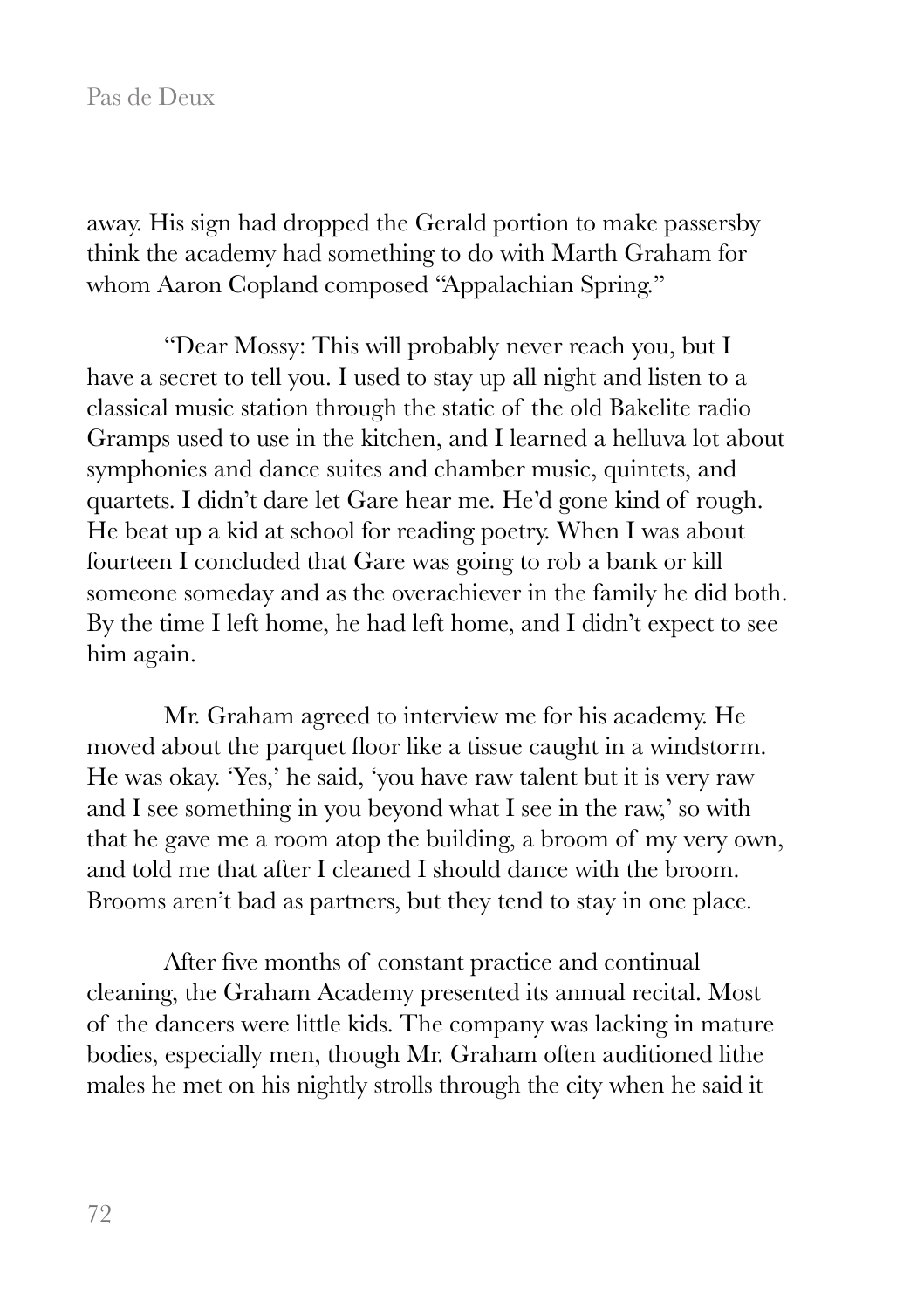was good to get out and walk and clear the cobwebs from his head after a long day. So, Mossy, I have some news for you.

"Dear Mossy: It's been a long time. I haven't forgotten you. You wouldn't know me now. I quit the farm. There wasn't any future there, and not a lot of past. Our brothers and sisters, when left to their own devices, didn't cope very well with their imaginations. You could say most of them hit brick walls. I left. I'm in the city now. You inspired me to learn more about dance, even though in reality we haven't shared a word since the day we drove away at the gas station. I still have your flower. I have the *Time* magazine clipping beside it, the book I pressed it in, and the book on ballet that I took out on loan from the town library and promise to return someday though I suspect the overdue fine will be enormous. I am learning to dance. We had our recital. I was spinning in a *tarantella*, which you're probably aware is a kind of whirling Dervish dance of death. As I left the stage there was a Miss Parry who came up to me. One minute I was wiping my face on a dirty towel and the next minute there she was, shaking my hand, and she asked me to join her troupe. The troupe, though I'm not sure you know it, is the East Side Étage. I rehearsed with them for six weeks when Miss Parry told me that Bernie Crank wasn't a suitable name for a ballet dancer. I replied without thinking that all my family were Cranks, and she threw back her head and laughed and I laughed when I realized that, yes, my name was funny. 'Why not try Bernard Loiseau?' which means Bernie Bird, which is almost as bad as Bernie Crank, but saying something in French makes it more dramatic. Saying anything in French adds an air of class to the thing. So, that is how my career as a male principal began. You